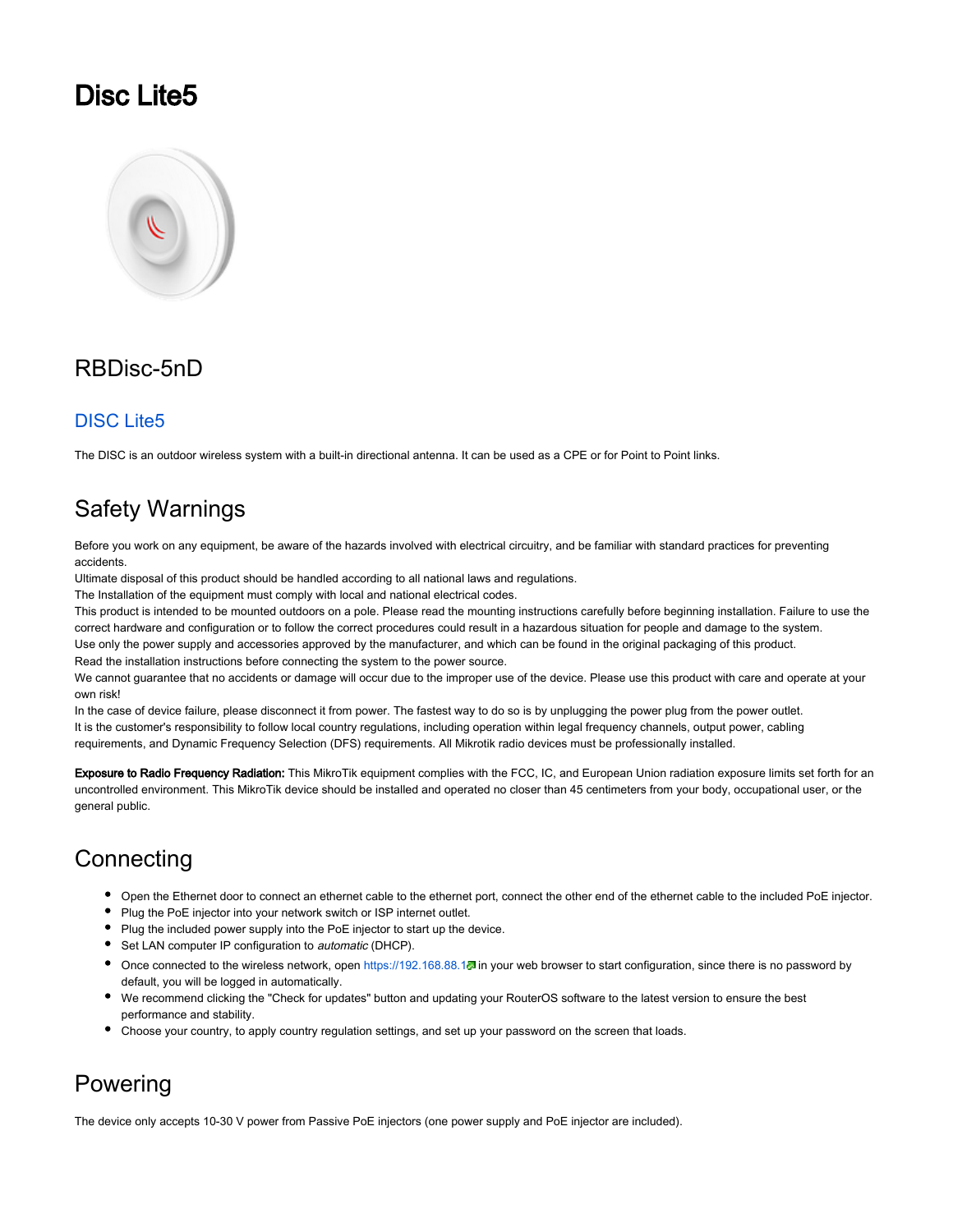## Booting process

The device is configured as a wireless client. Configuration must be done through the Ethernet port. RouterOS includes many configuration options in addition to what is described in this document. We suggest starting here to get yourself accustomed to the possibilities: <https://mt.lv/help>.<sup>31</sup>. In case IP connection is not available, the Winbox tool (<https://mt.lv/winbox> ) can be used to connect to the MAC address of the device from the LAN side (all access is blocked from the internet port by default).

For recovery purposes, it is possible to boot the device from the network, see a section [Reset button](#page-1-0).

## Assembly and mounting

The device comes bundled with a metal mounting ring, which can be used on either side of the product (two mounting slots available). The third, central mount point is compatible with the quickMount Pro (not included).



1. Disc-5 is attached to the pole using dedicated pole mounts on the back of the case. (Marked grev)



2. Mounting surfaces of the product are pressed against the pole



3. Product is secured using supplied hose clamp. To get best alignment, hose clamp is tied gently, so the product can rotate around the pole. When alignment is set, hose clamp is tied using more force, so that product is not rotating and can withstand wind gusts.

## Extension Slots and Ports

- One 10/100 Ethernet port, supporting automatic cross/straight cable correction (Auto MDI/X), so you can use either straight or cross-over cables for connecting to other network devices.
- One Integrated Wireless 5GHz 802.11a/n or ac (depending on model), 2x2 MIMO with a built-in directional antenna, max gain 21 dBi.

## <span id="page-1-0"></span>Reset button

The reset button has three functions:

- Hold this button during boot time until LED light starts flashing, release the button to reset RouterOS configuration (total 5 seconds).
- Keep holding for 5 more seconds, LED turns solid, release now to turn on CAP mode. The device will now look for a CAPsMAN server (total 10 seconds).
- Or Keep holding the button for 5 more seconds until LED turns off, then release it to make the RBDisc-5nD look for Netinstall servers (total 15 ٠ seconds).

Regardless of the above option used, the system will load the backup RouterBOOT loader if the button is pressed before power is applied to the device. Useful for RouterBOOT debugging and recovery.

## Operating System Support

The device supports RouterOS software version 6. The specific factory-installed version number is indicated in the RouterOS menu /system resource. Other operating systems have not been tested.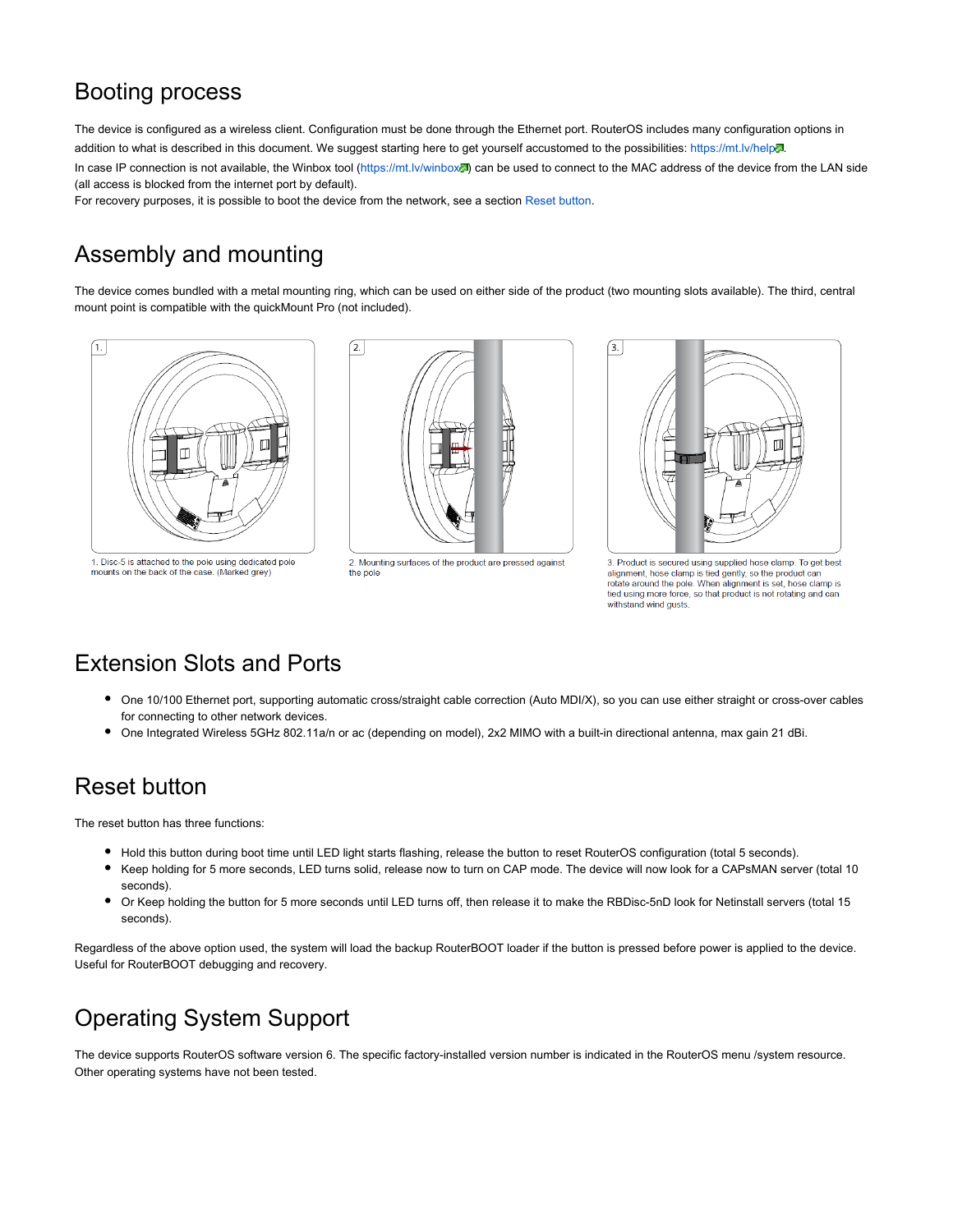To avoid pollution of the environment, please separate the device from household waste and dispose of it in a safe manner, such as in designated waste disposal sites. Familiarize yourself with the procedures for the proper transportation of the equipment to the designated disposal sites in your area.

## Federal Communication Commission Interference Statement

| Model      | FCC ID            |
|------------|-------------------|
| RBDisc-5nD | <b>TV7LHG5NDM</b> |

This equipment has been tested and found to comply with the limits for a Class B digital device, pursuant to Part 15 of the FCC Rules. These limits are designed to provide reasonable protection against harmful interference in a residential installation.

This equipment generates, uses and can radiate radio frequency energy and, if not installed and used in accordance with the instructions, may cause harmful interference to radio communications. However, there is no guarantee that interference will not occur in a particular installation. If this equipment does cause harmful interference to radio or television reception, which can be determined by turning the equipment off and on, the user is encouraged to try to correct the interference by one of the following measures:



- Reorient or relocate the receiving antenna.
- Increase the separation between the equipment and receiver.
- **Connect the equipment into an outlet on a circuit different from that to which the receiver is connected.**
- Consult the dealer or an experienced radio/TV technician for help.

FCC Caution: Any changes or modifications not expressly approved by the party responsible for compliance could void the user's authority to operate this equipment.

This device complies with Part 15 of the FCC Rules. Operation is subject to the following two conditions: (1) This device may not cause harmful interference, and (2) this device must accept any interference received, including interference that may cause undesired operation. This device and its antenna must not be co-located or operation in conjunction with any other antenna or transmitter.

#### IMPORTANT: Exposure to Radio Frequency Radiation.

13 cm minimum distance has to be maintained between the antenna and the occupational user and 28 cm to the general public. Under such configuration, the FCC radiation exposure limits set forth for a population/uncontrolled environment can be satisfied.

Antenna Installation. WARNING: It is the installer's responsibility to ensure that when using the authorized antennas in the United States (or where FCC rules apply); only those antennas certified with the product are used. The use of any antenna other than those certified with the product is expressly forbidden in accordance with FCC rules CFR47 part 15.204. The installer should configure the output power level of antennas, according to country regulations and per antenna type. Professional installation is required for equipment with connectors to ensure compliance with health and safety issues.

## Innovation, Science and Economic Development Canada

| Model      | ЮC            |
|------------|---------------|
| RBDisc-5nD | 7442A-LHG5NDM |

This device complies with Industry Canada's license-exempt RSS standard(s). Operation is subject to the following two conditions: (1) this device may not cause interference, and (2) this device must accept any interference, including interference that may cause undesired operation of the device. Le présent appareil est conforme aux CNR d'Industrie Canada applicables aux appareils radio exempts de licence. L'exploitation est autorisée aux deux conditions suivantes : (1) l'appareil ne doit pas produire de brouillage, et (2) l'utilisateur de l'appareil doit accepter tout brouillage radioélectrique subi, même si le brouillage est susceptible d'en compromettre le fonctionnement.

The device for operation in the band 5150–5250 MHz is only for indoor use to reduce the potential for harmful interference to co-channel mobile satellite systems.

Les dispositifs fonctionnant dans la bande de 5 150 à 5 250 MHz sont réservés uniquement pour une utilisation à l'intérieur afin de réduire les risques de brouillage préjudiciable aux systèmes de satellites mobiles utilisant les mêmes canaux

This Class B digital apparatus complies with Canadian ICES-003.

Cet appareil numérique de la classe [B] est conforme à la norme NMB-003 du Canada.

CAN ICES-003 (B) / NMB-003 (B)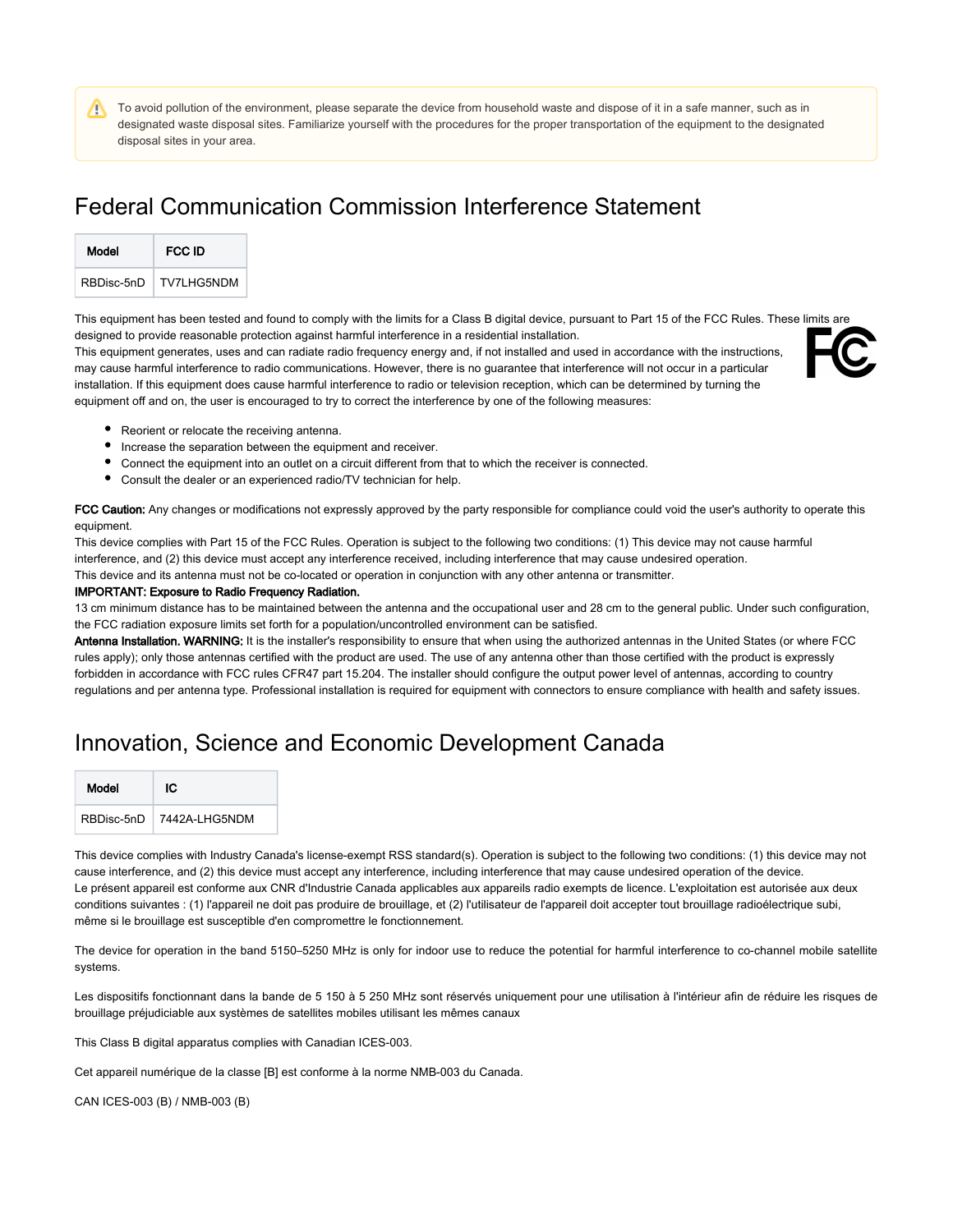## UKCA marking

## **UK** CA

## Eurasian Conformity Mark

| Частотный диапазон | Мощность передатчика |
|--------------------|----------------------|
| 5650-5850 MFu      | $≤100$ MBT           |

\*Доступные частотные каналы могут различаться в зависимости от модели продукта и сертификации.

Информация о дате изготовления устройства указана в конце серийного номера на его наклейке через дробь. Первая цифра означает номер года (последняя цифра года), две последующие означают номер недели.

Изготовитель: Mikrotikls SIA, Aizkraukles iela 23, Riga, LV-1006, Латвия, [support@mikrotik.com.](mailto:support@mikrotik.com) Сделано в Китае, Латвии или Литве. Cм. на упаковке.

Для получения подробных сведений о гарантийном обслуживании обратитесь к продавцу. Информация об импортерах продукции MikroTik в Российскую Федерацию: <https://mikrotik.com/buy/europe/russia>

Продукты MikroTik, которые поставляются в Евразийский таможенный союз, оцениваются с учетом соответствующих требований и помечены знаком EAC, как показано ниже:

# FAT

## Norma Oficial Mexicana

Rango de frecuencia (potencia de salida máxima): 5725-5850 MHz (30 dBm). Los canales de frecuencia disponibles pueden variar según el modelo y la certificación del producto.

EFICIENCIA ENERGETICA CUMPLE CON LA NOM-029-ENER-2017.

La operacion de este equipo esta sujeta a las siguientes dos condiciones:

- Es posible que este equipo o dispositivo no cause interferencia perjudicial y.
- Este equipo debe aceptar cualquier interferencia, incluyendo la que pueda causar su operacion no deseada.

Fabricante: Mikrotikls SIA, Brivibas gatve 214i, Riga, LV-1039, Latvia.

País De Origen: Letonia; Lituania; China (Republica Popular); Estados Unidos De America; Mexico.

Por favor contacte a su distribuidor local para preguntas regionales específicas. La lista de importadores se puede encontrar en nuestra página de inicio – <https://mikrotik.com/buy/latinamerica/mexico>.

## The National Commission for the State Regulation of Communications and Informatization by Ukraine

Виробник: Mikrotikls SIA, Brivibas gatve 214i Рига, Латвія, LV1039.

Робоча частота (Максимальна вихідна потужність): 5470-5725 МГц (27 дБм).